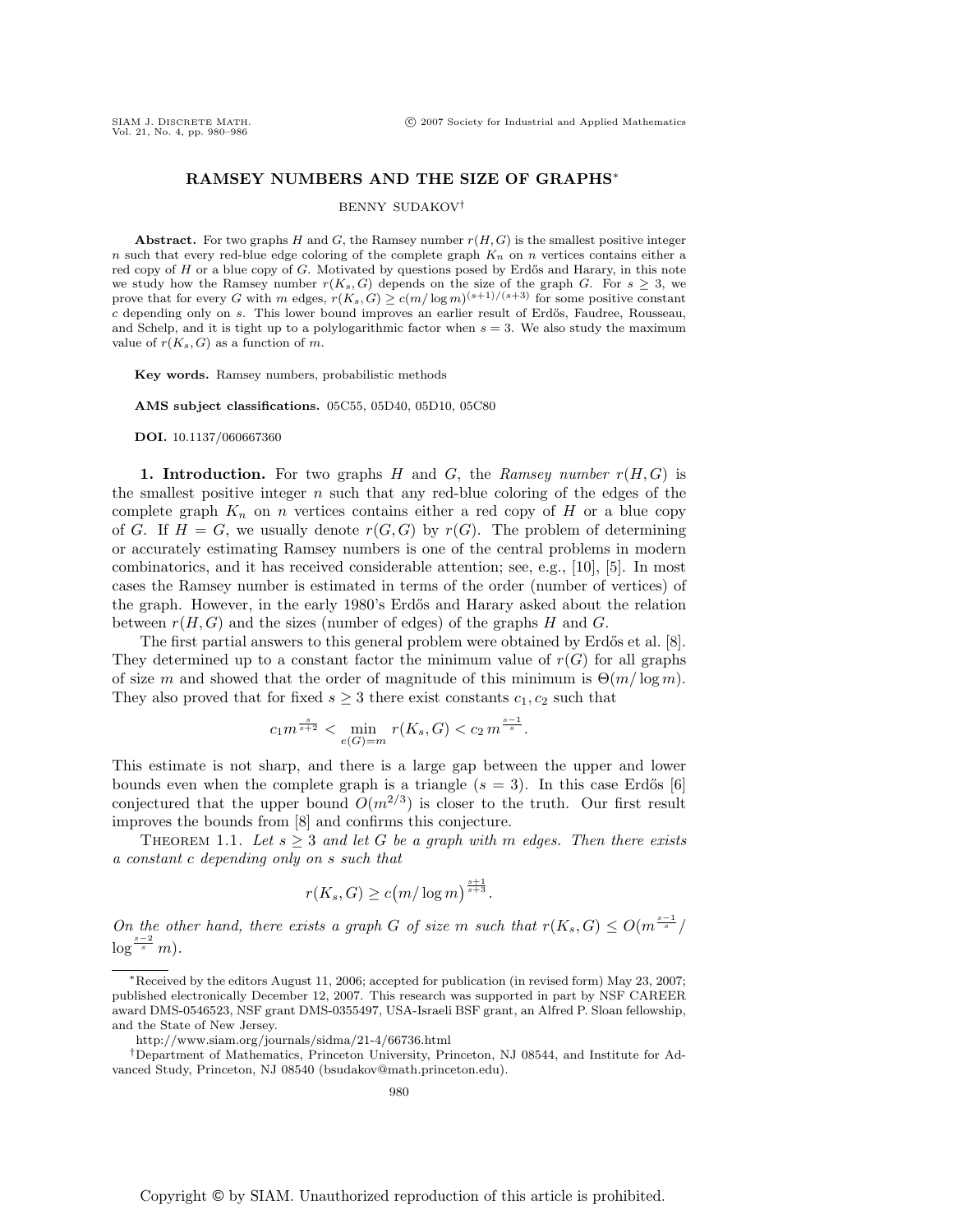In particular, when  $s = 3$  this determines the minimum value of  $r(K_3, G)$  for all graphs  $G$  of size  $m$  up to a polylogarithmic factor and shows that

(1) 
$$
\Omega\left(\frac{m^{2/3}}{\log^{2/3} m}\right) < \min_{e(G)=m} r(K_3, G) < O\left(\frac{m^{2/3}}{\log^{1/3} m}\right).
$$

Another specific question which is part of the general problem mentioned in the first paragraph is how to bound the maximum value of  $r(H, G)$  when the graphs H and G have a given size. One of the basic results in Ramsey theory is the fact that for the complete graph G with m edges,  $r(G)=2^{\Theta(\sqrt{m})}$ . A conjecture of Erdős [7] (see also [5]) asserts that there is an absolute constant c such that for any graph  $G$  with  $m$ edges,  $r(G) \leq 2^{c\sqrt{m}}$ . This conjecture is still open. For bipartite graphs it was proved by Alon, Krivelevich, and Sudakov [3]. They also show that for general graphs G with m edges,  $r(G) \leq 2^{c\sqrt{m}\log m}$  for some absolute positive constant c. For the first offdiagonal case, Harary conjectured and Sidorenko [15] proved that  $r(K_3, G) \leq 2m + 1$ for any graph  $G$  of size  $m$  without isolated vertices. This inequality is best possible, since  $r(K_3, G)=2m+1$  for any tree with m edges. Thus for  $s = 3$  the graphs which maximize  $r(K_3, G)$  are very sparse. However, for  $s > 3$  Erdős conjectured that exactly the opposite is true and that to maximize  $r(K_s, G)$  over all graphs with m edges one should make G as nearly complete as possible. Motivated by this question we obtain the following general upper bound on  $r(K_s, G)$  for graphs G of size m.

THEOREM 1.2. Let  $s \geq 3$  and let G be a graph with m edges and without isolated vertices. Then there exists a constant c depending only on s such that

$$
r(K_s, G) \leq c m^{\frac{s-1}{2}} / \log^{\frac{s-3}{2}} m
$$
.

When  $G$  is a clique with  $m$  edges it is known by the result of Ajtai, Komlós, and Szemerédi [1] that  $r(K_s, G) \leq O(m^{\frac{s-1}{2}}/\log^{s-2} m)$ . Hence our estimate has, up to a polylogarithmic factor, similar order of magnitude to the best known upper bound for off-diagonal Ramsey numbers of cliques.

The rest of this short note is organized as follows. In the next section we present proofs of our main results. The final section contains some concluding remarks and open problems. Throughout the paper we make no attempts to optimize various absolute constants. To simplify the presentation, we often omit floor and ceiling signs whenever these are not crucial. All logarithms are in the natural base  $e$ .

**2. Proofs.** To prove Theorem 1.1 we use an approach developed by Krivelevich [13], which is based on probabilistic arguments together with large deviation inequalities. The first inequality we need is a standard bound of Chernoff (see Appendix A in  $[2]$ ) which states that if X is a binomially distributed random variable with parameters m and p, then for every  $a > 0$ 

$$
\mathbb{P}[X - pm < -a] \le e^{-\frac{a^2}{2pm}}.
$$

Another large deviation bound, which we use in the proof, was obtained by Erdős and Tetali [9] (see also Chapter 8.4 in [2]).

Let  $\Omega$  be a finite set (in our instance it is the set of edges of a complete graph) and let R be a random subset of  $\Omega$  such that  $\mathbb{P}[\omega \in R] = p_{\omega}$  independently for all  $\omega \in \Omega$ . Let  $C_i, i \in I$ , be subsets of  $\Omega$ , where I is some finite index set. For every  $C_i$  we define  $A_i$  to be the event that  $C_i \subseteq R$ . Let  $X_i$  be the indicator random variable of event  $A_i$  and let  $X = \sum_{i \in I} X_i$  be the number of  $C_i \subseteq R$ . Finally, let  $X_0$  be the maximum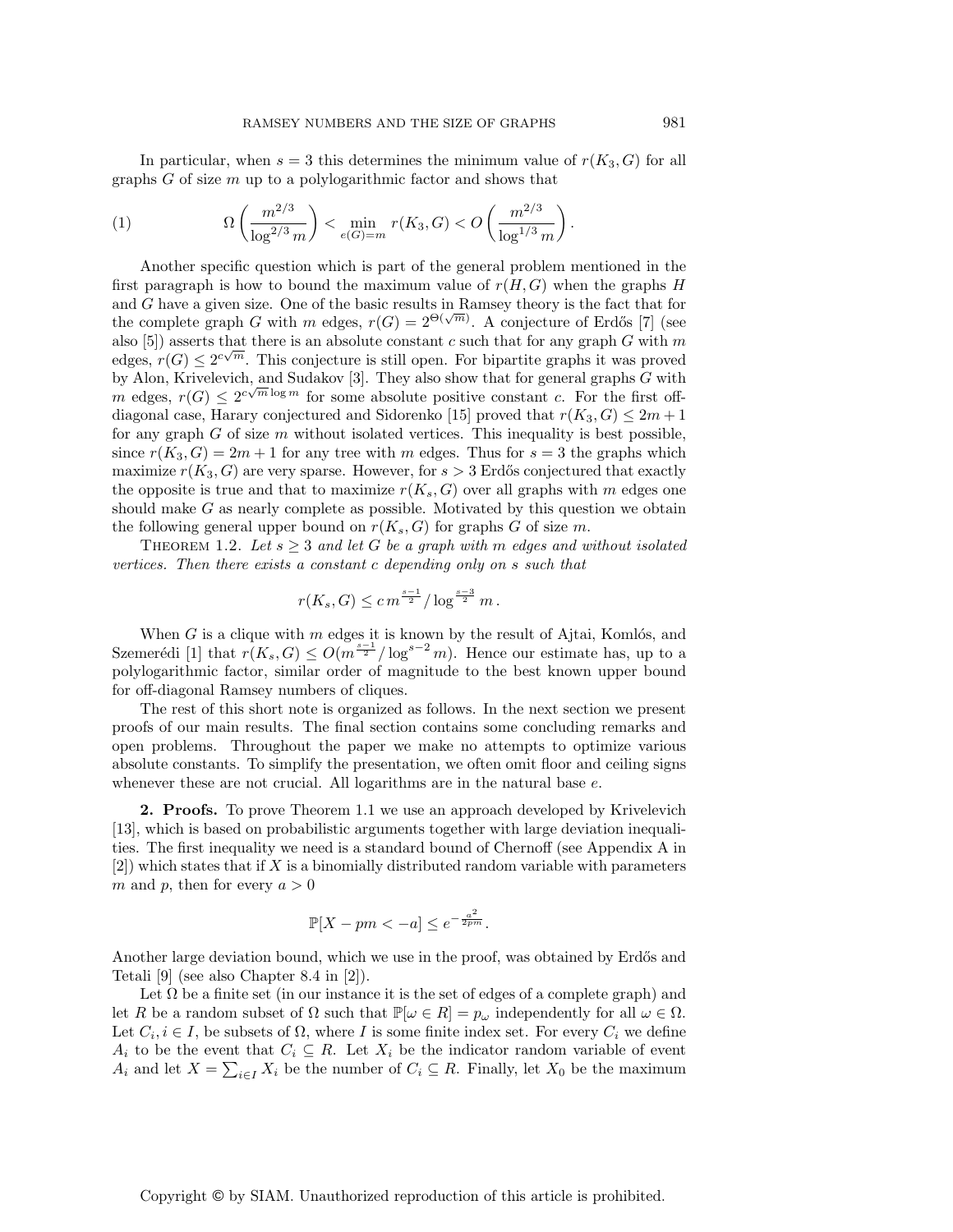#### 982 BENNY SUDAKOV

number of pairwise disjoint subsets  $C_i$  which belong to R. Obviously,  $X_0 \leq X$ . Let  $\mu$  be the expectation of X; then Erdős and Tetali gave the following bound on the possible size of  $X_0$ :

$$
\mathbb{P}[X_0 \ge k] \le \frac{\mu^k}{k!} \le \left(\frac{e\,\mu}{k}\right)^k.
$$

*Proof of Theorem* 1.1. Let  $n = \frac{1}{3s^3} (m/\log m)^{\frac{s+1}{s+3}}$  and consider coloring the edges of the complete graph  $K_n$  such that each edge is colored randomly and independently red with probability  $p = \frac{1}{3s} n^{-\frac{2}{s+1}}$  and blue with probability  $1 - p$ . Let  $G_1, \ldots, G_t$ be all subgraphs of  $K_n$  which are isomorphic to G. The number of such subgraphs t is clearly bounded by the number of injective functions from  $V(G)$  to  $K_n$ , which in turn is at most the number of permutations on n elements. Thus  $t \leq n!$ . For every subgraph  $G_i$ , let  $X_i$  be the random variable that counts the number of red edges in  $G_i$ . By definition,  $X_i$  is binomially distributed with parameters m and p. Hence, by Chernoff's inequality

$$
\mathbb{P}[X_i < mp/2] = \mathbb{P}[X_i - mp < -mp/2] \le e^{-mp/8}.
$$

Also for every subgraph  $G_i$  define  $Y_i$  to be the number of red cliques of order s which share at least one edge with  $G_i$ . Since  $G_i$  has m edges, the number of s-cliques sharing at least one edge with  $G_i$  is bounded by  $mn^{s-2}$ . The probability that an s-clique is red is clearly  $p^{s \choose 2}$ . Therefore

$$
\mathbb{E}[Y_i] \le mn^{s-2}p^{\binom{s}{2}} = mpn^{s-2}p^{\frac{(s+1)(s-2)}{2}} = \left(\frac{1}{3s}\right)^{\frac{(s+1)(s-2)}{2}}mp \le \frac{mp}{9s^2}.
$$

Let  $Y_i'$  be the maximum number of edge disjoint red s-cliques which share at least one edge with  $G_i$ . Then by the Erdős–Tetali inequality we have that

$$
\mathbb{P}\left[Y'_i \ge mp/s^2\right] \le \left(\frac{e \mathbb{E}[Y_i]}{mp/s^2}\right)^{mp/s^2} \le \left(\frac{e}{9}\right)^{mp/s^2} \le e^{-mp/s^2}
$$

.

By definition of n and p we have that  $mp = (3s^3n)^{\frac{s+3}{s+1}}p \log m \geq s^2n \log n > 8n \log n$ . Therefore the probability that for some index i either  $X_i < mp/2$  or  $Y_i' \ge mp/s^2$ is bounded by  $t(e^{-mp/8} + e^{-mp/s^2}) \leq 2n! n^{-n} = o(1)$ . In particular there exists a red-blue edge coloring of  $K_n$  such that for every  $1 \leq i \leq t$ , subgraph  $G_i$  contains at least  $mp/2$  red edges and there are at most  $mp/s^2$  edge disjoint red s-cliques each sharing at least one edge with  $G_i$ .

Fix such a coloring and let  $\Gamma$  be the subgraph of red edges in it. Also let  $\mathcal C$  be the maximum (under inclusion) collection of edge disjoint cliques of order s in Γ. Recolor edges in all cliques from  $\mathcal C$  by blue and denote the remaining red graph by  $\Gamma'$ . Note that by recoloring we removed from  $\Gamma$  the maximum collection of edge disjoint s-cliques. Thus Γ' contains no clique of order s. On the other hand, in every subgraph  $G_i$  we changed the color of at most  $\binom{s}{2}mp/s^2 < mp/2$  red edges. Since  $G_i$  originally had at least  $mp/2$  red edges, we obtain that every subgraph of  $K_n$  isomorphic to G still has at least one red edge. This implies that new coloring contains no blue copy of  $G$  and no red copy of  $K_s$  and completes the proof of the first statement of the theorem.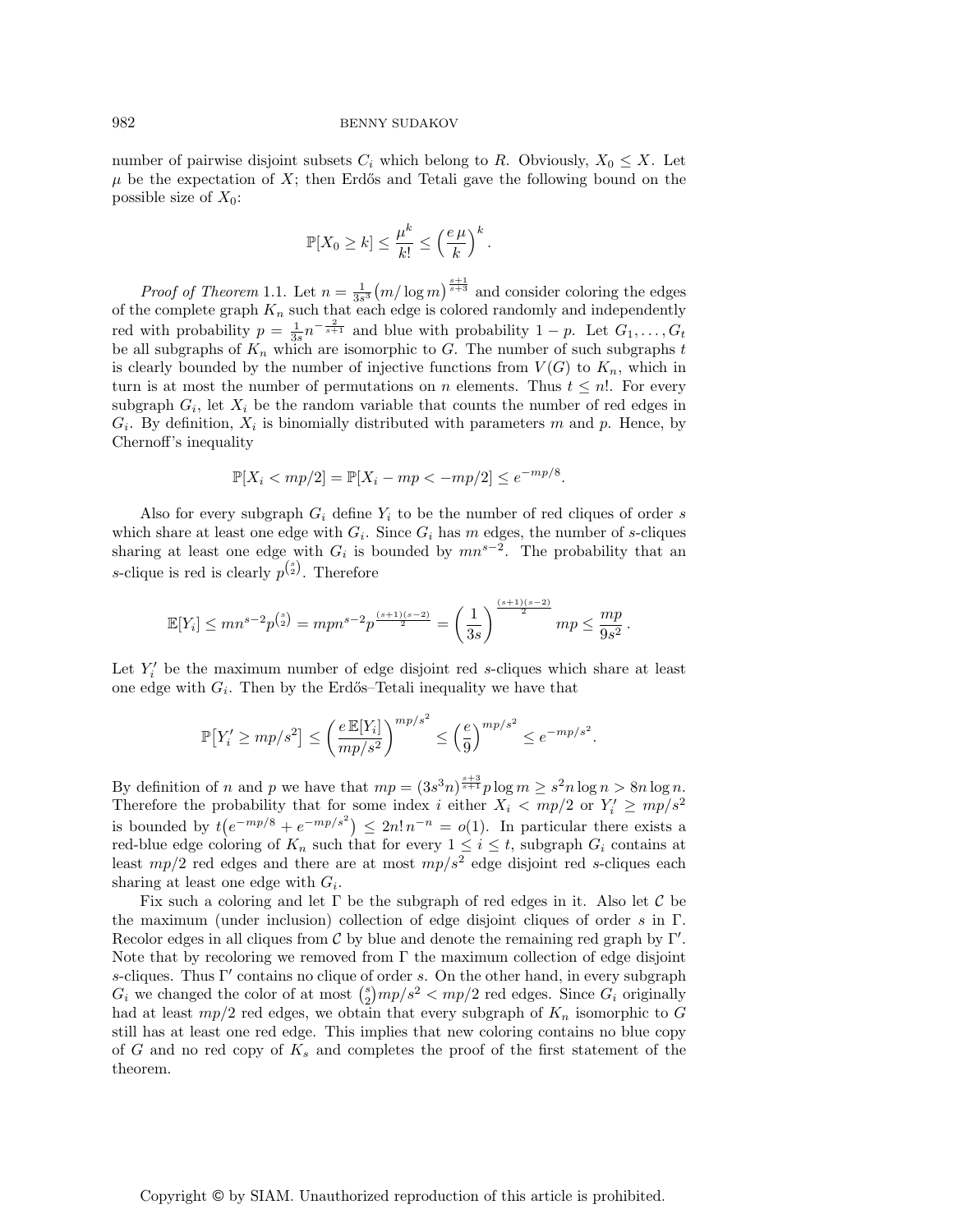To prove the second part, let G be the union of  $\frac{2m}{k(k-1)}$  vertex disjoint cliques of order  $k = m^{1/s} (\log m)^{\frac{s-2}{s}}$ . By definition, the number of edges in G is at least m. To estimate the Ramsey number  $r(K_s, G)$  we use the result of Ajtai, Komlós, and Szemerédi  $[1]$  (see also Theorem 12.17 in  $[4]$ ) which bounds off-diagonal Ramsey numbers. They prove that there exists a constant c such that  $r(K_s, K_k) \leq c \frac{k^{s-1}}{\log^{s-2} k}$ . Let

$$
n = c \frac{k^{s-1}}{\log^{s-2} k} + \frac{2m}{k-1} = O\left(\frac{m^{\frac{s-1}{s}}}{\log^{\frac{s-2}{s}} m}\right)
$$

and consider any red-blue edge coloring of the complete graph  $K_n$ . We can assume that there is no red s-clique, or else we are done. Then, since  $n \geq r(K_s, K_k)$ , we can find a blue clique of order  $k$ . Delete it from the graph and continue this process. Note that as long as we deleted less than  $\frac{2m}{k(k-1)}$  cliques of order k the remaining number of vertices is still larger than  $r(K_s, K_k)$  and we can find a new blue k-clique. In the end we will find at least  $\frac{2m}{k(k-1)}$  blue cliques of size k, i.e., a copy of G. This implies that  $r(K_s, G) \leq O(m^{\frac{s-1}{s}}/\log^{\frac{s-2}{s}} m)$  and completes the proof.  $\Box$ 

Proof of Theorem 1.2. We prove the theorem by induction on s. Consider the case s = 3. Although one can use results from [8] and [15] to show that  $r(K_3, G) \leq O(m)$ , we include here the simple proof that  $r(K_3, G) \leq 3m$  for the sake of completeness. Clearly, we can assume that G is connected, since  $r(K_3, G_1 \cup G_2) \leq r(K_3, G_1)$  +  $r(K_3, G_2)$ . Hence the number of vertices of G is at most  $m + 1$ . Let  $n = 3m$  and suppose that the edges of  $K_n$  are red-blue colored with no red triangle. Pick the vertex with maximum red degree in this coloring and let  $X, |X| = t$ , be the set of its red neighbors. Note that all the edges inside  $X$  are blue, since there is no red triangle. Partition the vertices of G into two sets  $V(G) = V' \cup V''$ , where V' consists of the t vertices with the highest degree. Since the sum of the degrees in  $G$  is  $2m$ , we have that all the vertices in  $V''$  have degree at most  $2m/(t+1)$ . Now we will find the blue copy of  $G$  as follows. Embed the vertices of  $V'$  into  $X$  arbitrarily, and then embed the vertices of V'' one by one. Given a vertex  $v \in V''$ , let Y be the set of vertices of  $K_n$  where we already embedded neighbors of v. Since the maximum red degree in the coloring is t and  $|Y| \leq d(v) \leq 2m/(t+1)$ , we have that  $K_n$  contains at least  $3m - t|Y| \geq m + 1 - |Y|$  vertices which are adjacent to all vertices in Y by blue edges. As the total number of vertices of G is at most  $m + 1$ , one such vertex is still unoccupied and can be used to embed  $v$ . Continuing this process we find a blue copy of G.

Now suppose  $s > 3$  and by induction we have that  $r(K_{s-1}, G) \leq c_1 m^{\frac{s-2}{2}} / \log^{\frac{s-4}{2}} m$ . Let  $n = c_2 m^{\frac{s-1}{2}} / \log^{\frac{s-3}{2}} m$ , where  $c_2$  is a sufficiently large constant which depends on  $c_1$  and which we fix later. Consider a red-blue coloring of the complete graph  $K_n$  such that there is no red copy of  $K_s$ . If there is a vertex which has at least  $d = c_1 m^{\frac{s-2}{2}} / \log^{\frac{s-4}{2}} m$  red neighbors, then this set cannot contain a red copy of  $K_{s-1}$ . Therefore by the induction hypothesis it will contain a blue copy of G, and we are done. Thus we can assume that the maximum degree in the red subgraph of  $K_n$  is at most d. Set  $k = \sqrt{m \log m}$ . It is easy to check that, by definition,  $n = \Omega(\frac{k^{s-1}}{\log^{s-2} k})$ . Therefore, by choosing  $c_2$  large enough and using the result of Ajtai, Komlos, and Szemerédi [1] on Ramsey numbers, we get that  $n \geq r(K_s, K_k)$ . Hence there exists a set X of k vertices which spans only blue edges. Again partition the vertices of  $G$ into two sets  $V(G) = V' \cup V''$ , where V' consists of the k vertices with the highest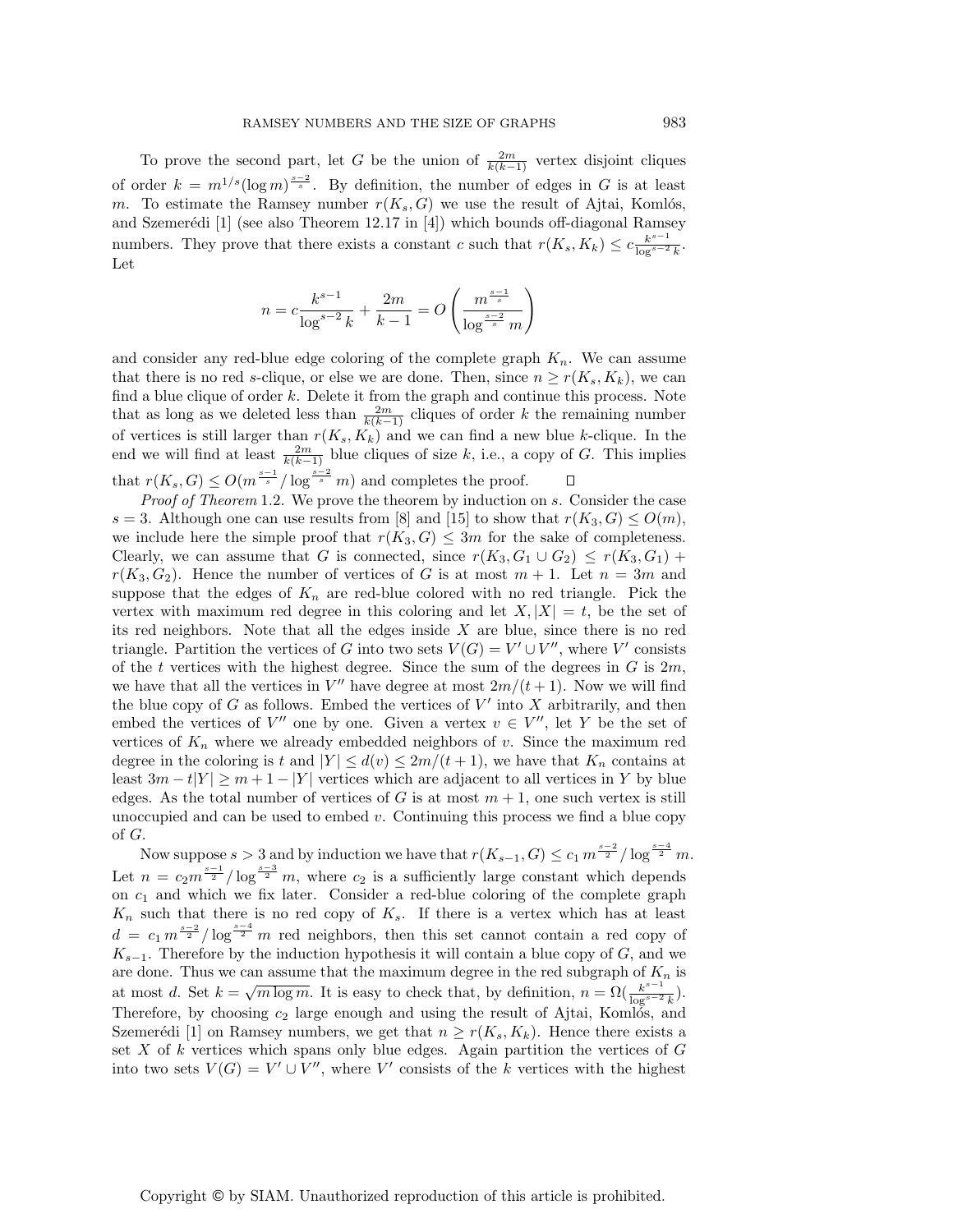984 BENNY SUDAKOV

degree. Since the sum of the degrees in G is  $2m$ , we have that all the vertices in  $V''$ have degree at most  $2m/(k+1)$ . Embed the vertices of V' into X arbitrarily, and then embed the vertices of  $V''$  one by one as follows. Given a vertex  $v \in V''$ , let Y be the set of vertices of  $K_n$  where we already embedded neighbors of v. Since the maximum red degree in the coloring is d and  $|Y| \leq d(v) \leq 2m/(k+1)$ , by choosing sufficiently large  $c_2$ , we have that there are at least

$$
n - d|Y| \ge n - \frac{2md}{k+1} > \frac{c_2 m^{\frac{s-1}{2}}}{\log^{\frac{s-3}{2}} m} - \frac{2m}{\sqrt{m \log m}} \left( \frac{c_1 m^{\frac{s-2}{2}}}{\log^{\frac{s-4}{2}} m} \right) > 2m
$$

vertices in  $K_n$  which are adjacent to all vertices in Y by blue edges. Note that the total number of vertices of  $G$  is at most  $2m$ , as it has no isolated vertices. Therefore there exists an unoccupied vertex of  $K_n$  which is connected to all vertices in Y by blue edges. This vertex can be used to embed  $v$ . In the end of this procedure we obtain a blue copy of G. This completes the proof of the theorem. П

**3. Concluding remarks.** Let H be a graph with  $v_H \geq 3$  vertices and  $e_H$  edges. The *density*  $\rho(H)$  of H is defined as  $\rho(H) = \frac{e_H - 1}{v_H - 2}$ . Also define

$$
\rho^*(H) = \max_{H' \subseteq H} \rho(H').
$$

For example, for the complete graph of order s we have  $\rho^*(K_s) = \frac{s+1}{2}$ . The arguments in the proof of Theorem 1.1 can be used to obtain the following more general result. Since the proof of this statement does not require new ideas and contains somewhat tedious computations, we omit it here.

THEOREM 3.1. Let  $H$  be a fixed graph. Then there exists a constant c depending only on  $H$  such that for every graph  $G$  with  $m$  edges,

$$
r(H, G) \ge c(m/\log m)^{\frac{\rho^*}{1+\rho^*}}.
$$

In addition to the triangle, this result is nearly tight when  $H$  is the complete bipartite graph  $K_{p,q}$  with  $q \gg p$ . Indeed it is easy to check from the definition that if p is fixed and  $q \to \infty$ , then  $\rho^*(K_{p,q}) \to p$ . Therefore for every p and  $\epsilon > 0$ there exists q such that  $\frac{\rho^*(K_{p,q})}{1+\rho^*(K_{p,q})} > \frac{p}{1+p} - \epsilon$ . Thus, from Theorem 3.1 we have that  $r(K_{p,q}, G) \geq \Omega(m^{\frac{p}{1+p}-\epsilon})$  for every G with m edges. On the other hand, from the result of Kövari, Sós, and Turán [12] that  $K_{p,q}$ -free graphs on n vertices can have at most  $O(n^{2-1/p})$  edges, it follows that such a graph has an independent set of size  $\Omega(n^{1/p})$ . This implies that  $r(K_{p,q}, K_k) \leq O(k^p)$  (see also [3, 14] for a slightly better estimate). Using this bound together with the argument from the proof of the second part of Theorem 1.1, we can show that if G is the disjoint union of  $\Theta(m^{\frac{p-1}{p+1}})$  cliques of order  $m^{1/(p+1)}$ , then  $r(K_{p,q}, G) \leq O(m^{\frac{p}{1+p}})$ .

For  $s = 3$  the lower bound in Theorem 1.1 is tight up to a multiplicative factor of  $\log^{1/3} m$ . It would be very interesting to close this gap. We think that our upper bound in  $(1)$  is closer to the truth and there exists an absolute constant  $c$  such that  $r(K_3, G) \geq cm^{2/3} / \log^{1/3} m$  for every graph G of size m. To prove this one might try to use an approach based on the semirandom method which was developed by Kim [11] to determine the asymptotic behavior of Ramsey numbers  $r(K_3, K_k)$ .

It would be interesting to extend an upper bound in Theorem 1.2 to the general case when  $H$  and  $G$  are arbitrary graphs with sizes  $t$  and  $m$  and with no isolated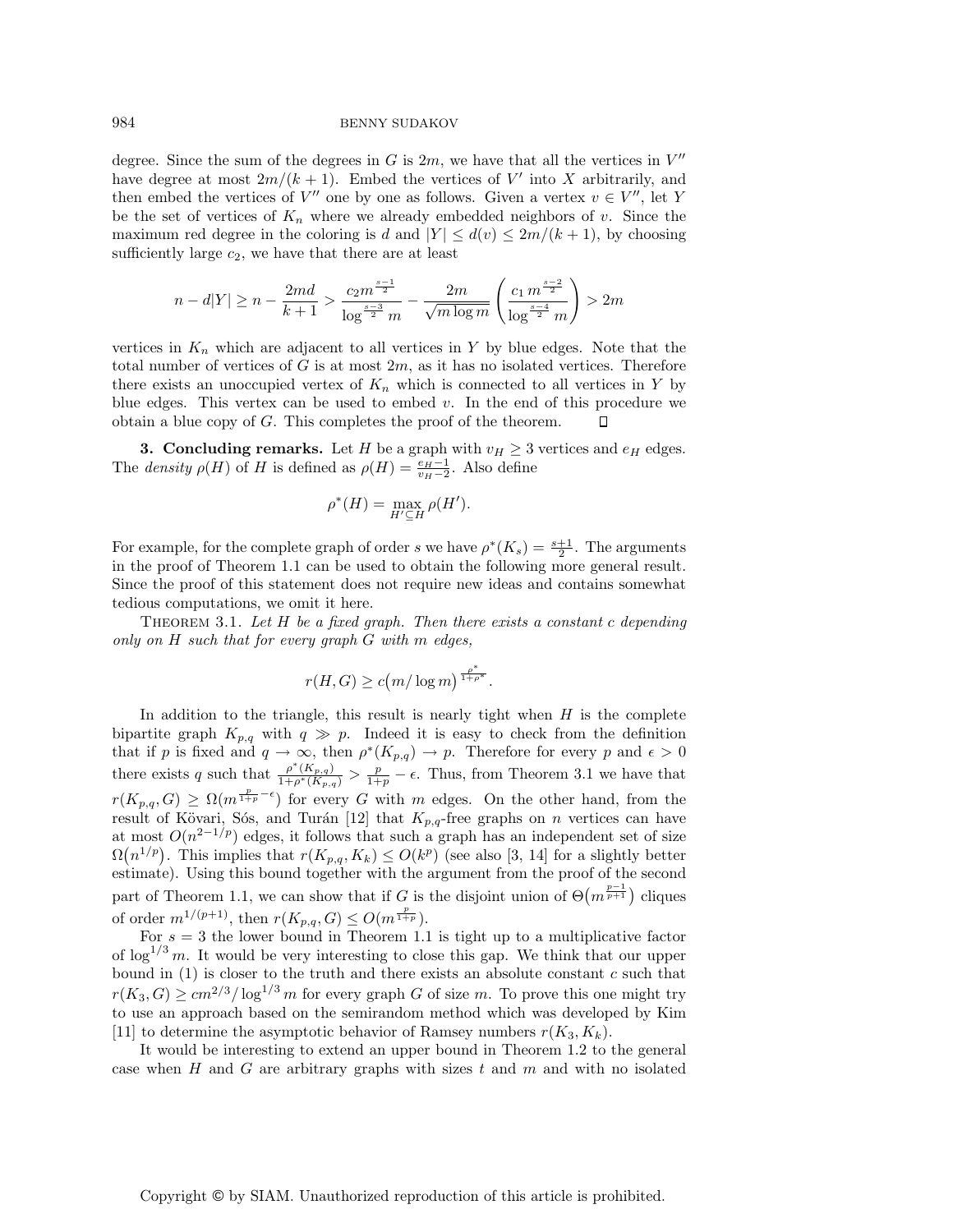vertices. We conjecture that if  $t$  is fixed and  $m$  is sufficiently large, then

$$
r(H, G) \le m^{O(\sqrt{t})}.
$$

This estimate, if true, is tight up to a constant in the exponent, since the known lower bounds (see [16, 13]) on off-diagonal Ramsey numbers imply that  $r(H, G) \geq m^{\Omega(\sqrt{t})}$ when H and G are complete graphs with t and m edges, respectively. In [3] it was proved that if H is a graph with chromatic number  $\ell$  and maximum degree  $d > \ell$ , then for all sufficiently large  $m, r(H, K_{2m}) \leq m^{\ell d}$ . Using this estimate it is easy to obtain the following partial result, which shows that our conjecture holds if the chromatic number of  $H$  is a fixed constant.

PROPOSITION 3.2. Let H and G be two graphs with no isolated vertices such that the size of G is m, the size of H is t, and H has chromatic number  $\ell \geq 2$ . Then there exists a constant c depending only on  $\ell$  such that for sufficiently large m,  $r(H, G) \leq m^{c\sqrt{t}}.$ 

Sketch of proof. We use induction on t. Let  $v$  be the vertex of maximum degree in  $H$ . Since  $G$  has  $m$  edges, it has at most  $2m$  vertices. Therefore, if the maximum degree of H is at most  $2\sqrt{t}$ , it follows from the above cited estimate in [3] that  $r(H, G) \leq m^{2\sqrt{t}}$ . Otherwise, the degree of v in H is larger than  $2\sqrt{t}$ . Delete it and  $T(H, G) \leq m$ <sup>- $\cdots$ </sup>. Otherwise, the degree of v in *H* is larger than  $2\sqrt{t}$ . Defection denote  $H_1 = H \setminus \{v\}$ . This graph has  $t_1 \leq t - 2\sqrt{t}$  edges and  $\sqrt{t_1} \leq \sqrt{t} - 1$ .

Let  $n = m^{2\sqrt{t\ell}}$  and consider red-blue coloring of the edges of the complete graph  $K_n$ . Since G has at most 2m vertices, we can assume that there is no red  $K_{2m}$  in this coloring. Therefore, by Turán's theorem, there is a vertex x in  $K_n$ , whose blue degree is at least  $n/2m \gg m^{(2\sqrt{t}-2)\ell} \ge m^{2\sqrt{t_1}\ell}$ . Let U be the set of blue neighbors of x. Clearly, this set contains no blue copy of  $H_1$ . Now we can use induction to conclude that it contains a red copy of  $G$ .  $\Box$ 

#### REFERENCES

- [1] M. AJTAI, J. KOMLÓS, AND E. SZEMERÉDI, A note on Ramsey numbers, J. Combin. Theory Ser. A, 29 (1980), pp. 354–360.
- [2] N. Alon and J. Spencer, The Probabilistic Method, 2nd ed., Wiley, New York, 2000.
- [3] N. ALON, M. KRIVELEVICH, AND B. SUDAKOV, Turán numbers of bipartite graphs and related Ramsey-type questions, Combin. Probab. Comput., 12 (2003), pp. 477–494.
- [4] B. BOLLOBÁS, Random Graphs, 2nd ed., Cambridge Stud. Adv. Math. 73, Cambridge University Press, Cambridge, UK, 2001.
- [5] F. CHUNG AND R. GRAHAM, Erdős on Graphs. His Legacy of Unsolved Problems, A K Peters, Ltd., Wellesley, MA, 1998.
- [6] P. ERDOS, Solved and unsolved problems in combinatorics and combinatorial number theory, Congr. Numer., 32 (1981), 49–62.
- [7] P. ERDOS, On some problems in graph theory, combinatorial analysis and combinatorial number theory, in Graph Theory and Combinatorics (Cambridge, 1983), Academic Press, London, 1984, pp. 1–17.
- [8] P. ERDŐS, R. FAUDREE, C. ROUSSEAU, AND R. SCHELP, A Ramsey problem of Harary on graphs with prescribed size, Discrete Math., 67 (1987), pp. 227–233.
- [9] P. ERDOS AND P. TETALI, Representation of integers as the sum of  $k$  terms, Random Structures Algorithms, 1 (1990), pp. 245–261.
- [10] R. Graham, B. Rothschild, and J. Spencer, Ramsey Theory, 2nd ed., Wiley, New York, 1990.
- [11] J. H. KIM, The Ramsey number  $R(3,t)$  has order of magnitude  $t^2/\log t$ , Random Structures Algorithms, 7 (1995), pp. 173–207.
- [12] T. KÖVARI, V. T. SÓS, AND P. TURÁN, On a problem of K. Zarankiewicz, Colloquium Math., 3 (1954), pp. 50–57.
- [13] M. Krivelevich, Bounding Ramsey numbers through large deviation inequalities, Random Structures Algorithms, 7 (1995), pp. 145–155.